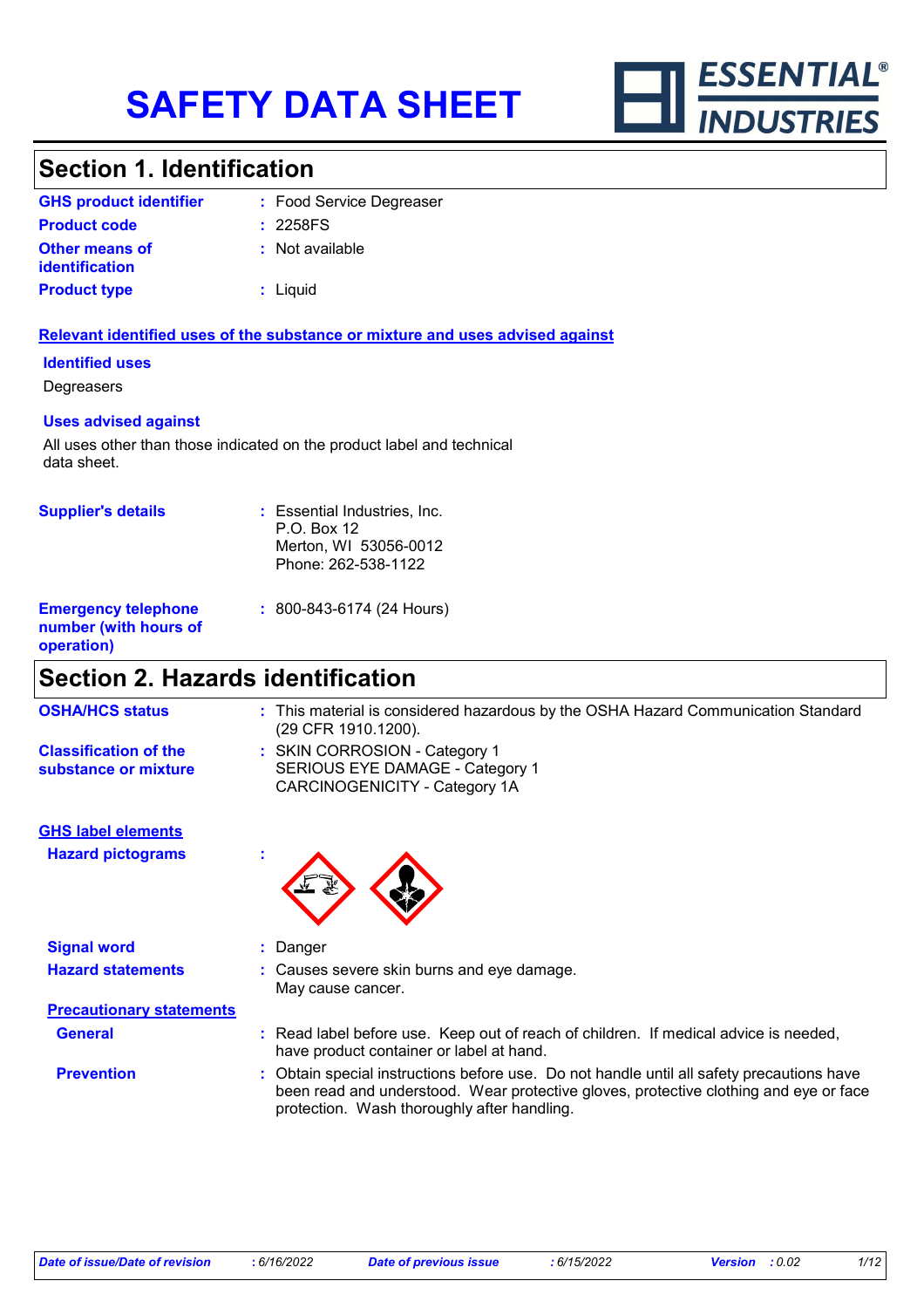# **Section 2. Hazards identification**

| <b>Response</b>                            | : IF exposed or concerned: Get medical advice or attention. IF INHALED: Remove<br>person to fresh air and keep comfortable for breathing. Immediately call a POISON                                                                                                                                                                                                                                                                                                                            |
|--------------------------------------------|------------------------------------------------------------------------------------------------------------------------------------------------------------------------------------------------------------------------------------------------------------------------------------------------------------------------------------------------------------------------------------------------------------------------------------------------------------------------------------------------|
|                                            | CENTER or doctor. IF SWALLOWED: Immediately call a POISON CENTER or doctor.<br>Rinse mouth. Do NOT induce vomiting. IF ON SKIN (or hair): Take off immediately all<br>contaminated clothing. Rinse skin with water. Immediately call a POISON CENTER or<br>doctor. Wash contaminated clothing before reuse. IF IN EYES: Rinse cautiously with<br>water for several minutes. Remove contact lenses, if present and easy to do. Continue<br>rinsing. Immediately call a POISON CENTER or doctor. |
| <b>Storage</b>                             | : Store locked up.                                                                                                                                                                                                                                                                                                                                                                                                                                                                             |
| <b>Disposal</b>                            | : Dispose of contents and container in accordance with all local, regional, national and<br>international regulations.                                                                                                                                                                                                                                                                                                                                                                         |
| <b>Hazards not otherwise</b><br>classified | : None known.                                                                                                                                                                                                                                                                                                                                                                                                                                                                                  |

## **Section 3. Composition/information on ingredients**

| <b>Substance/mixture</b> | $:$ Mixture |
|--------------------------|-------------|
|--------------------------|-------------|

| Ingredient name                            | $\frac{9}{6}$ | <b>CAS number</b> |
|--------------------------------------------|---------------|-------------------|
| Benzenesulfonic acid, C10-16-alkyl derivs. | l≤10          | 68584-22-5        |
| Coconut oil diethanolamine                 | $≤10$         | 68603-42-9        |
| tetrasodium ethylene diamine tetraacetate  | $\leq 5$      | 64-02-8           |
| sodium carbonate                           | $\leq 5$      | 497-19-8          |
| l Diethanolamine                           | l≤3           | $111 - 42 - 2$    |
| potassium hydroxide                        | l≤3           | 1310-58-3         |
| pentasodium triphosphate                   | ՝≤3           | 7758-29-4         |

Any concentration shown as a range is to protect confidentiality or is due to batch variation.

**There are no additional ingredients present which, within the current knowledge of the supplier and in the concentrations applicable, are classified as hazardous to health or the environment and hence require reporting in this section.**

**Occupational exposure limits, if available, are listed in Section 8.**

### **Section 4. First aid measures**

### **Description of necessary first aid measures**

| <b>Eye contact</b>  | : Get medical attention immediately. Call a poison center or physician. Immediately flush<br>eyes with plenty of water, occasionally lifting the upper and lower eyelids. Check for and<br>remove any contact lenses. Continue to rinse for at least 10 minutes. Chemical burns<br>must be treated promptly by a physician.                                                                                                                                                                                                                                                                                                                                                                                                                                                                                                                                                                                  |
|---------------------|--------------------------------------------------------------------------------------------------------------------------------------------------------------------------------------------------------------------------------------------------------------------------------------------------------------------------------------------------------------------------------------------------------------------------------------------------------------------------------------------------------------------------------------------------------------------------------------------------------------------------------------------------------------------------------------------------------------------------------------------------------------------------------------------------------------------------------------------------------------------------------------------------------------|
| <b>Inhalation</b>   | : Get medical attention immediately. Call a poison center or physician. Remove victim to<br>fresh air and keep at rest in a position comfortable for breathing. If it is suspected that<br>fumes are still present, the rescuer should wear an appropriate mask or self-contained<br>breathing apparatus. If not breathing, if breathing is irregular or if respiratory arrest<br>occurs, provide artificial respiration or oxygen by trained personnel. It may be<br>dangerous to the person providing aid to give mouth-to-mouth resuscitation. If<br>unconscious, place in recovery position and get medical attention immediately. Maintain<br>an open airway. Loosen tight clothing such as a collar, tie, belt or waistband. In case of<br>inhalation of decomposition products in a fire, symptoms may be delayed. The exposed<br>person may need to be kept under medical surveillance for 48 hours. |
| <b>Skin contact</b> | : Get medical attention immediately. Call a poison center or physician. Flush<br>contaminated skin with plenty of water. Remove contaminated clothing and shoes.<br>Wash contaminated clothing thoroughly with water before removing it, or wear gloves.<br>Continue to rinse for at least 10 minutes. Chemical burns must be treated promptly by a<br>physician. Wash clothing before reuse. Clean shoes thoroughly before reuse.                                                                                                                                                                                                                                                                                                                                                                                                                                                                           |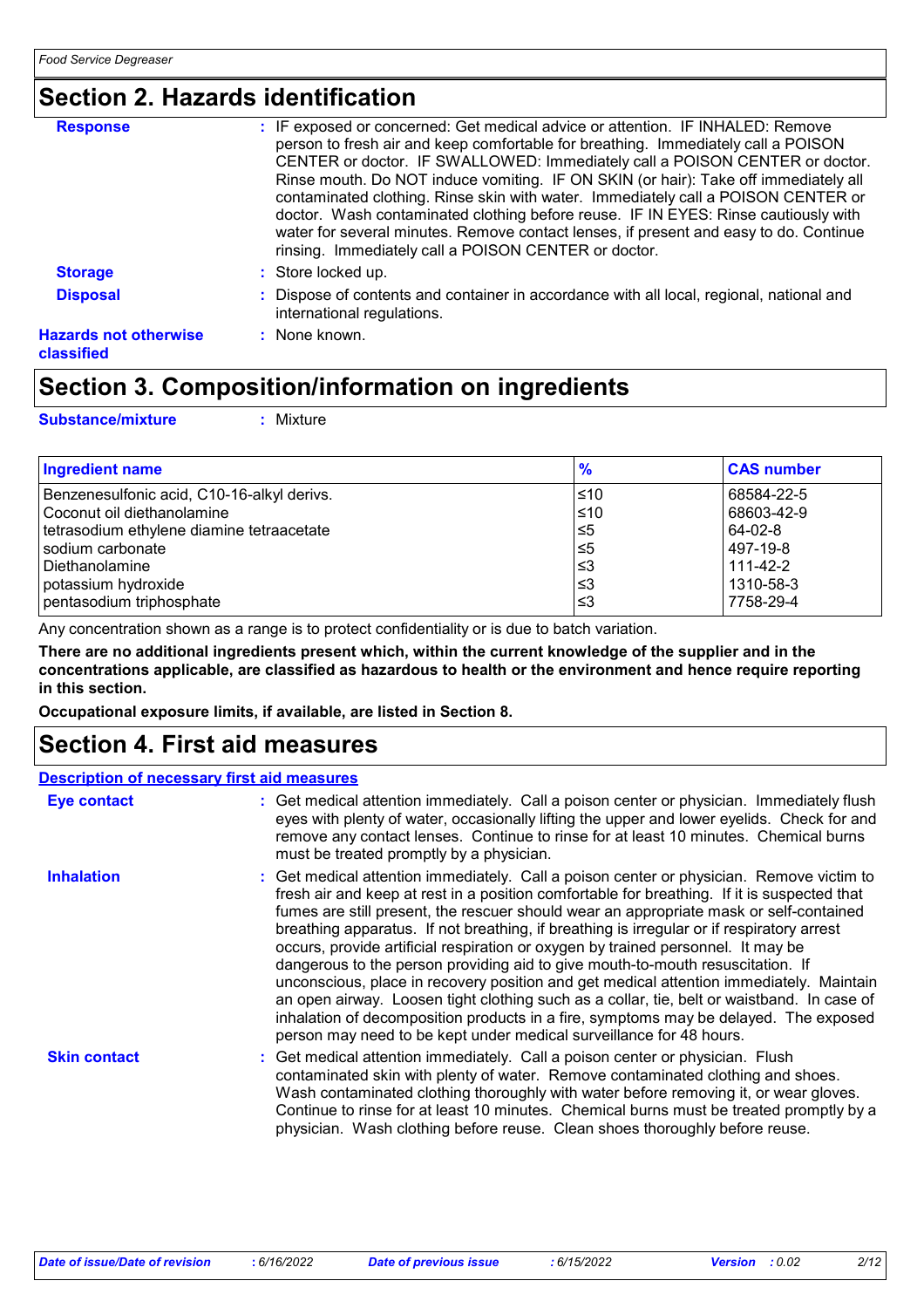| <b>Ingestion</b>                      | : Get medical attention immediately. Call a poison center or physician. Wash out mouth<br>with water. Remove dentures if any. Remove victim to fresh air and keep at rest in a<br>position comfortable for breathing. If material has been swallowed and the exposed<br>person is conscious, give small quantities of water to drink. Stop if the exposed person<br>feels sick as vomiting may be dangerous. Do not induce vomiting unless directed to do<br>so by medical personnel. If vomiting occurs, the head should be kept low so that vomit<br>does not enter the lungs. Chemical burns must be treated promptly by a physician.<br>Never give anything by mouth to an unconscious person. If unconscious, place in<br>recovery position and get medical attention immediately. Maintain an open airway.<br>Loosen tight clothing such as a collar, tie, belt or waistband. |
|---------------------------------------|-------------------------------------------------------------------------------------------------------------------------------------------------------------------------------------------------------------------------------------------------------------------------------------------------------------------------------------------------------------------------------------------------------------------------------------------------------------------------------------------------------------------------------------------------------------------------------------------------------------------------------------------------------------------------------------------------------------------------------------------------------------------------------------------------------------------------------------------------------------------------------------|
|                                       | Most important symptoms/effects, acute and delayed                                                                                                                                                                                                                                                                                                                                                                                                                                                                                                                                                                                                                                                                                                                                                                                                                                  |
| <b>Potential acute health effects</b> |                                                                                                                                                                                                                                                                                                                                                                                                                                                                                                                                                                                                                                                                                                                                                                                                                                                                                     |
| Eye contact                           | : Causes serious eye damage.                                                                                                                                                                                                                                                                                                                                                                                                                                                                                                                                                                                                                                                                                                                                                                                                                                                        |
| <b>Inhalation</b>                     | : No known significant effects or critical hazards.                                                                                                                                                                                                                                                                                                                                                                                                                                                                                                                                                                                                                                                                                                                                                                                                                                 |
|                                       |                                                                                                                                                                                                                                                                                                                                                                                                                                                                                                                                                                                                                                                                                                                                                                                                                                                                                     |

**Skin contact :** Causes severe burns.

### **Ingestion :** No known significant effects or critical hazards.

### **Over-exposure signs/symptoms**

| <b>Eye contact</b>  | : Adverse symptoms may include the following:<br>pain<br>watering<br>redness                           |
|---------------------|--------------------------------------------------------------------------------------------------------|
| <b>Inhalation</b>   | : No specific data.                                                                                    |
| <b>Skin contact</b> | : Adverse symptoms may include the following:<br>pain or irritation<br>redness<br>blistering may occur |
| <b>Ingestion</b>    | : Adverse symptoms may include the following:<br>stomach pains                                         |

### **Indication of immediate medical attention and special treatment needed, if necessary**

| <b>Notes to physician</b>         | : In case of inhalation of decomposition products in a fire, symptoms may be delayed.<br>The exposed person may need to be kept under medical surveillance for 48 hours.                                                                                                                                                                                                                                        |
|-----------------------------------|-----------------------------------------------------------------------------------------------------------------------------------------------------------------------------------------------------------------------------------------------------------------------------------------------------------------------------------------------------------------------------------------------------------------|
| <b>Specific treatments</b>        | : No specific treatment.                                                                                                                                                                                                                                                                                                                                                                                        |
| <b>Protection of first-aiders</b> | : No action shall be taken involving any personal risk or without suitable training. If it is<br>suspected that fumes are still present, the rescuer should wear an appropriate mask or<br>self-contained breathing apparatus. It may be dangerous to the person providing aid to<br>give mouth-to-mouth resuscitation. Wash contaminated clothing thoroughly with water<br>before removing it, or wear gloves. |

**See toxicological information (Section 11)**

# **Section 5. Fire-fighting measures**

| <b>Extinguishing media</b>                           |                                                                                       |
|------------------------------------------------------|---------------------------------------------------------------------------------------|
| <b>Suitable extinguishing</b><br>media               | : Use an extinguishing agent suitable for the surrounding fire.                       |
| Unsuitable extinguishing<br>media                    | : None known.                                                                         |
| <b>Specific hazards arising</b><br>from the chemical | : In a fire or if heated, a pressure increase will occur and the container may burst. |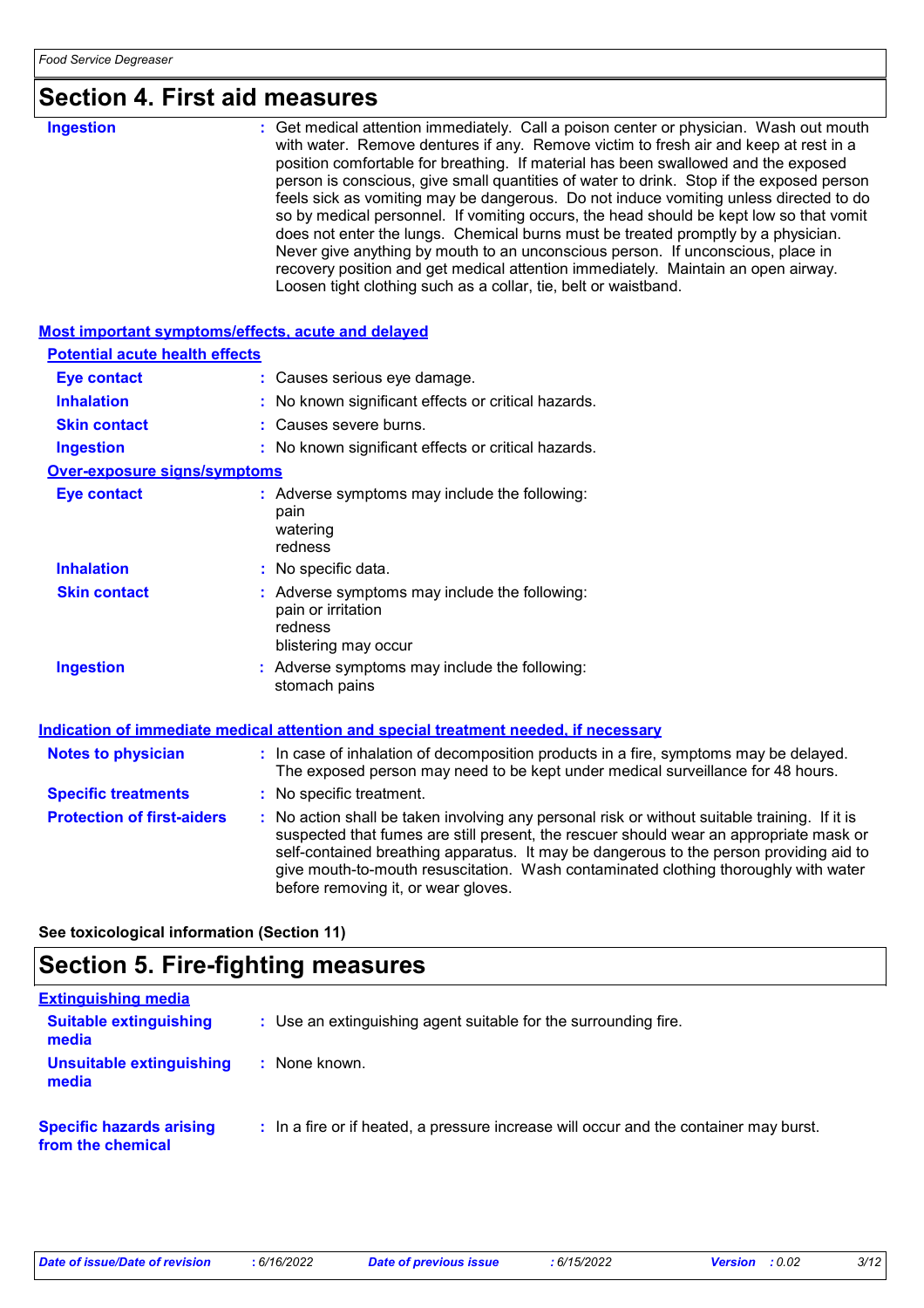# **Section 5. Fire-fighting measures**

| <b>Hazardous thermal</b><br>decomposition products       | : Decomposition products may include the following materials:<br>carbon dioxide<br>carbon monoxide<br>nitrogen oxides<br>sulfur oxides<br>phosphorus oxides<br>metal oxide/oxides                   |
|----------------------------------------------------------|-----------------------------------------------------------------------------------------------------------------------------------------------------------------------------------------------------|
| <b>Special protective actions</b><br>for fire-fighters   | : Promptly isolate the scene by removing all persons from the vicinity of the incident if<br>there is a fire. No action shall be taken involving any personal risk or without suitable<br>training. |
| <b>Special protective</b><br>equipment for fire-fighters | : Fire-fighters should wear appropriate protective equipment and self-contained breathing<br>apparatus (SCBA) with a full face-piece operated in positive pressure mode.                            |

# **Section 6. Accidental release measures**

### **Personal precautions, protective equipment and emergency procedures**

| For non-emergency<br>personnel                               | : No action shall be taken involving any personal risk or without suitable training.<br>Evacuate surrounding areas. Keep unnecessary and unprotected personnel from<br>entering. Do not touch or walk through spilled material. Do not breathe vapor or mist.<br>Provide adequate ventilation. Wear appropriate respirator when ventilation is<br>inadequate. Put on appropriate personal protective equipment. |
|--------------------------------------------------------------|-----------------------------------------------------------------------------------------------------------------------------------------------------------------------------------------------------------------------------------------------------------------------------------------------------------------------------------------------------------------------------------------------------------------|
| For emergency responders                                     | : If specialized clothing is required to deal with the spillage, take note of any information in<br>Section 8 on suitable and unsuitable materials. See also the information in "For non-<br>emergency personnel".                                                                                                                                                                                              |
| <b>Environmental precautions</b>                             | : Avoid dispersal of spilled material and runoff and contact with soil, waterways, drains<br>and sewers. Inform the relevant authorities if the product has caused environmental<br>pollution (sewers, waterways, soil or air).                                                                                                                                                                                 |
| <b>Methods and materials for containment and cleaning up</b> |                                                                                                                                                                                                                                                                                                                                                                                                                 |
| $\sim$ $\sim$ $\sim$ $\sim$                                  |                                                                                                                                                                                                                                                                                                                                                                                                                 |

| <b>Small spill</b> | : Stop leak if without risk. Move containers from spill area. Dilute with water and mop up    |
|--------------------|-----------------------------------------------------------------------------------------------|
|                    | if water-soluble. Alternatively, or if water-insoluble, absorb with an inert dry material and |
|                    | place in an appropriate waste disposal container. Dispose of via a licensed waste             |
|                    | disposal contractor.                                                                          |

| Large spill | : Stop leak if without risk. Move containers from spill area. Approach release from<br>upwind. Prevent entry into sewers, water courses, basements or confined areas. Wash<br>spillages into an effluent treatment plant or proceed as follows. Contain and collect<br>spillage with non-combustible, absorbent material e.g. sand, earth, vermiculite or<br>diatomaceous earth and place in container for disposal according to local regulations<br>(see Section 13). Dispose of via a licensed waste disposal contractor. Contaminated<br>absorbent material may pose the same hazard as the spilled product. Note: see |
|-------------|----------------------------------------------------------------------------------------------------------------------------------------------------------------------------------------------------------------------------------------------------------------------------------------------------------------------------------------------------------------------------------------------------------------------------------------------------------------------------------------------------------------------------------------------------------------------------------------------------------------------------|
|             | Section 1 for emergency contact information and Section 13 for waste disposal.                                                                                                                                                                                                                                                                                                                                                                                                                                                                                                                                             |

# **Section 7. Handling and storage**

| <b>Precautions for safe handling</b>             |                                                                                                                                                                                                                                                                                                                                                                                                                                                                                                                                                                                                                                                                                                     |
|--------------------------------------------------|-----------------------------------------------------------------------------------------------------------------------------------------------------------------------------------------------------------------------------------------------------------------------------------------------------------------------------------------------------------------------------------------------------------------------------------------------------------------------------------------------------------------------------------------------------------------------------------------------------------------------------------------------------------------------------------------------------|
| <b>Protective measures</b>                       | : Put on appropriate personal protective equipment (see Section 8). Avoid exposure -<br>obtain special instructions before use. Do not handle until all safety precautions have<br>been read and understood. Do not get in eyes or on skin or clothing. Do not breathe<br>vapor or mist. Do not ingest. If during normal use the material presents a respiratory<br>hazard, use only with adequate ventilation or wear appropriate respirator. Keep in the<br>original container or an approved alternative made from a compatible material, kept<br>tightly closed when not in use. Keep away from acids. Empty containers retain product<br>residue and can be hazardous. Do not reuse container. |
| <b>Advice on general</b><br>occupational hygiene | : Eating, drinking and smoking should be prohibited in areas where this material is<br>handled, stored and processed. Workers should wash hands and face before eating,<br>drinking and smoking. Remove contaminated clothing and protective equipment before<br>entering eating areas. See also Section 8 for additional information on hygiene<br>measures.                                                                                                                                                                                                                                                                                                                                       |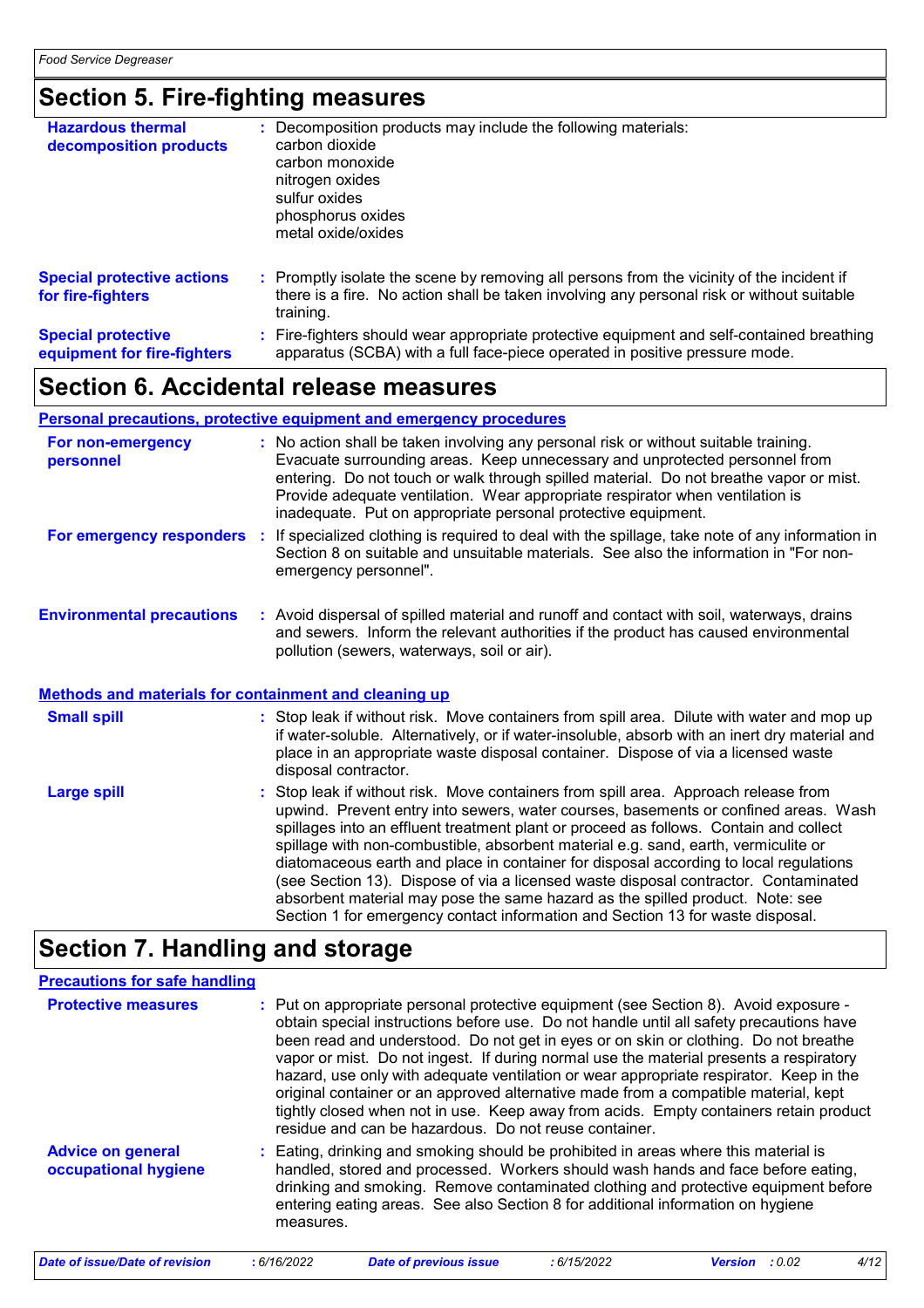# **Section 7. Handling and storage**

| <b>Conditions for safe storage,</b> | : Store in accordance with local regulations. Store in original container protected from  |
|-------------------------------------|-------------------------------------------------------------------------------------------|
| including any                       | direct sunlight in a dry, cool and well-ventilated area, away from incompatible materials |
| <b>incompatibilities</b>            | and food and drink. Store locked up. Separate from acids. Keep container tightly          |
|                                     | closed and sealed until ready for use. Containers that have been opened must be           |
|                                     | carefully resealed and kept upright to prevent leakage. Do not store in unlabeled         |
|                                     | containers. Use appropriate containment to avoid environmental contamination. See         |
|                                     | Section 10 for incompatible materials before handling or use.                             |

# **Section 8. Exposure controls/personal protection**

### **Control parameters**

### **Occupational exposure limits**

| <b>Ingredient name</b>                     | <b>Exposure limits</b>                            |
|--------------------------------------------|---------------------------------------------------|
| Benzenesulfonic acid, C10-16-alkyl derivs. | None.                                             |
| Coconut oil diethanolamine                 | None.                                             |
| tetrasodium ethylene diamine tetraacetate  | None.                                             |
| sodium carbonate                           | None.                                             |
| Diethanolamine                             | <b>ACGIH TLV (United States, 3/2020).</b>         |
|                                            | Absorbed through skin.                            |
|                                            | TWA: 1 mg/m <sup>3</sup> 8 hours. Form: Inhalable |
|                                            | fraction and vapor                                |
|                                            | OSHA PEL 1989 (United States, 3/1989).            |
|                                            | TWA: 3 ppm 8 hours.                               |
|                                            | TWA: $15 \text{ mg/m}^3$ 8 hours.                 |
|                                            | NIOSH REL (United States, 10/2016).               |
|                                            | TWA: 3 ppm 10 hours.                              |
|                                            | TWA: 15 mg/m <sup>3</sup> 10 hours.               |
| potassium hydroxide                        | ACGIH TLV (United States, 3/2020).                |
|                                            | C: $2 \text{ mg/m}^3$                             |
|                                            | OSHA PEL 1989 (United States, 3/1989).            |
|                                            | CEIL: $2 \text{ mg/m}^3$                          |
|                                            | NIOSH REL (United States, 10/2016).               |
|                                            | CEIL: $2 \text{ mg/m}^3$                          |
| pentasodium triphosphate                   | None.                                             |

| <b>Appropriate engineering</b><br><b>controls</b> | : If user operations generate dust, fumes, gas, vapor or mist, use process enclosures,<br>local exhaust ventilation or other engineering controls to keep worker exposure to<br>airborne contaminants below any recommended or statutory limits.                                                                                                                                                                                                        |
|---------------------------------------------------|---------------------------------------------------------------------------------------------------------------------------------------------------------------------------------------------------------------------------------------------------------------------------------------------------------------------------------------------------------------------------------------------------------------------------------------------------------|
| <b>Environmental exposure</b><br><b>controls</b>  | : Emissions from ventilation or work process equipment should be checked to ensure<br>they comply with the requirements of environmental protection legislation. In some<br>cases, fume scrubbers, filters or engineering modifications to the process equipment<br>will be necessary to reduce emissions to acceptable levels.                                                                                                                         |
| <b>Individual protection measures</b>             |                                                                                                                                                                                                                                                                                                                                                                                                                                                         |
| <b>Hygiene measures</b>                           | : Wash hands, forearms and face thoroughly after handling chemical products, before<br>eating, smoking and using the lavatory and at the end of the working period.<br>Appropriate techniques should be used to remove potentially contaminated clothing.<br>Wash contaminated clothing before reusing. Ensure that eyewash stations and safety<br>showers are close to the workstation location.                                                       |
| <b>Eye/face protection</b>                        | Safety eyewear complying with an approved standard should be used when a risk<br>assessment indicates this is necessary to avoid exposure to liquid splashes, mists,<br>gases or dusts. If contact is possible, the following protection should be worn, unless<br>the assessment indicates a higher degree of protection: chemical splash goggles and/<br>or face shield. If inhalation hazards exist, a full-face respirator may be required instead. |
| <b>Skin protection</b>                            |                                                                                                                                                                                                                                                                                                                                                                                                                                                         |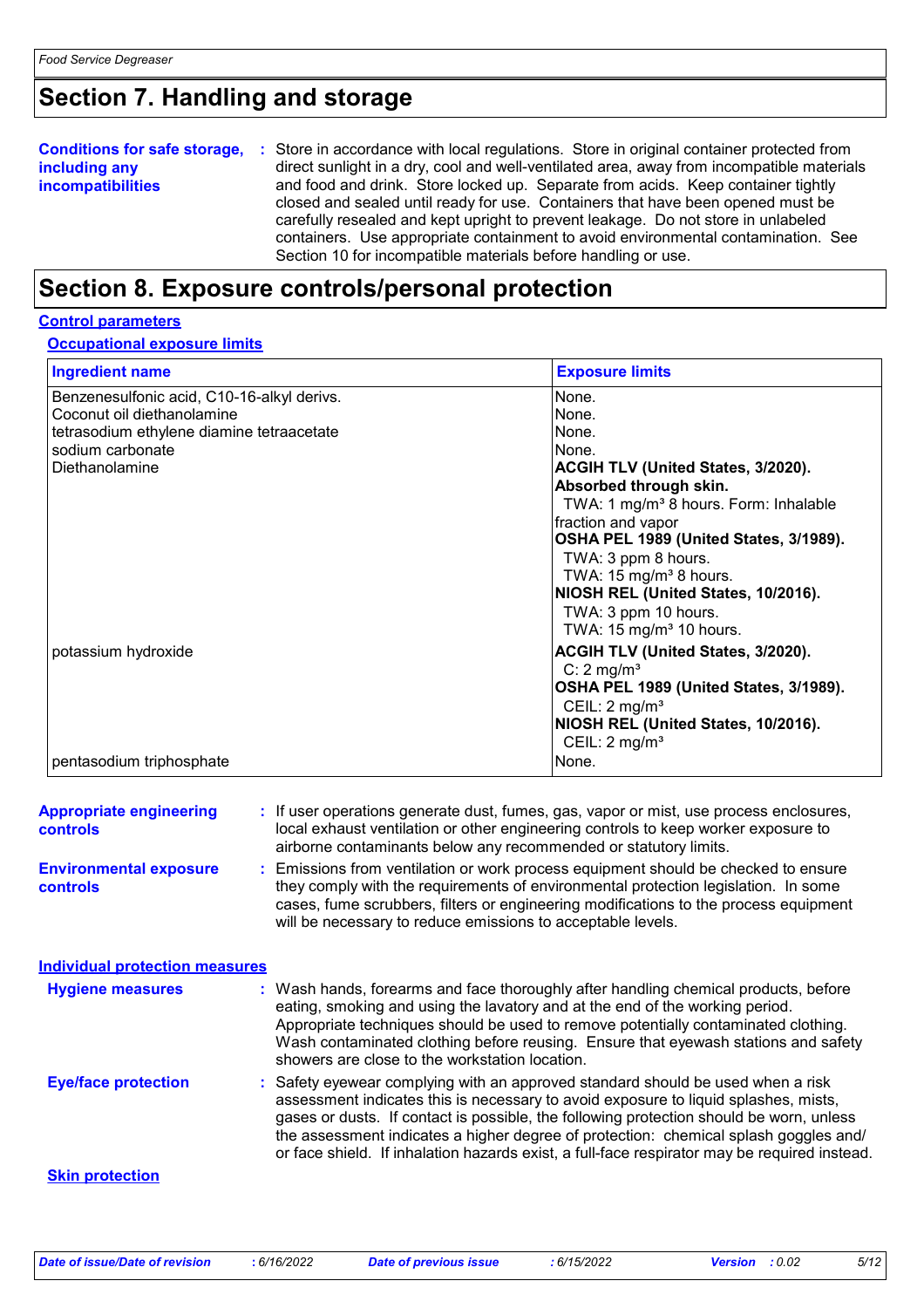# **Section 8. Exposure controls/personal protection**

| <b>Hand protection</b>        | : Chemical-resistant, impervious gloves complying with an approved standard should be<br>worn at all times when handling chemical products if a risk assessment indicates this is<br>necessary. Considering the parameters specified by the glove manufacturer, check<br>during use that the gloves are still retaining their protective properties. It should be<br>noted that the time to breakthrough for any glove material may be different for different<br>glove manufacturers. In the case of mixtures, consisting of several substances, the<br>protection time of the gloves cannot be accurately estimated. |
|-------------------------------|------------------------------------------------------------------------------------------------------------------------------------------------------------------------------------------------------------------------------------------------------------------------------------------------------------------------------------------------------------------------------------------------------------------------------------------------------------------------------------------------------------------------------------------------------------------------------------------------------------------------|
| <b>Body protection</b>        | : Personal protective equipment for the body should be selected based on the task being<br>performed and the risks involved and should be approved by a specialist before<br>handling this product.                                                                                                                                                                                                                                                                                                                                                                                                                    |
| <b>Other skin protection</b>  | : Appropriate footwear and any additional skin protection measures should be selected<br>based on the task being performed and the risks involved and should be approved by a<br>specialist before handling this product.                                                                                                                                                                                                                                                                                                                                                                                              |
| <b>Respiratory protection</b> | : Based on the hazard and potential for exposure, select a respirator that meets the<br>appropriate standard or certification. Respirators must be used according to a<br>respiratory protection program to ensure proper fitting, training, and other important<br>aspects of use.                                                                                                                                                                                                                                                                                                                                    |

# **Section 9. Physical and chemical properties**

| <b>Appearance</b>                                 |                                           |
|---------------------------------------------------|-------------------------------------------|
| <b>Physical state</b>                             | : Liquid                                  |
| <b>Color</b>                                      | : Light Amber                             |
| Odor                                              | : Bland                                   |
| <b>Odor threshold</b>                             | : Not available                           |
| рH                                                | $: 12.7$ to 13.7                          |
| <b>Melting point</b>                              | : $0^{\circ}$ C (32 $^{\circ}$ F)         |
| <b>Boiling point</b>                              | : $100^{\circ}$ C (212 $^{\circ}$ F)      |
| <b>Flash point</b>                                | : Closed cup: >93.334°C (>200°F)          |
| <b>Evaporation rate</b>                           | : Not available                           |
| <b>Flammability (solid, gas)</b>                  | : Not available                           |
| Lower and upper explosive<br>(flammable) limits   | : Not available                           |
| <b>Vapor pressure</b>                             | $:$ <4 kPa (<30 mm Hg) [room temperature] |
| <b>Vapor density</b>                              | : <1 [Air = 1]                            |
| <b>Relative density</b>                           | : $1.15$ g/cm <sup>3</sup>                |
| <b>Solubility</b>                                 | : Not available                           |
| <b>Partition coefficient: n-</b><br>octanol/water | : Not available                           |
| <b>Auto-ignition temperature</b>                  | : Not available                           |
| <b>Decomposition temperature</b>                  | : Not available                           |
| <b>Viscosity</b>                                  | : Not available                           |
| <b>VOC content</b>                                | $: 0.6\%$                                 |

# **Section 10. Stability and reactivity**

| Date of issue/Date of revision                      | :6/16/2022               | <b>Date of previous issue</b>                                                                | :6/15/2022 | : 0.02<br><b>Version</b> | 6/12 |
|-----------------------------------------------------|--------------------------|----------------------------------------------------------------------------------------------|------------|--------------------------|------|
| <b>Conditions to avoid</b>                          | : No specific data.      |                                                                                              |            |                          |      |
| <b>Possibility of hazardous</b><br><b>reactions</b> |                          | : Under normal conditions of storage and use, hazardous reactions will not occur.            |            |                          |      |
| <b>Chemical stability</b>                           | : The product is stable. |                                                                                              |            |                          |      |
| <b>Reactivity</b>                                   |                          | : No specific test data related to reactivity available for this product or its ingredients. |            |                          |      |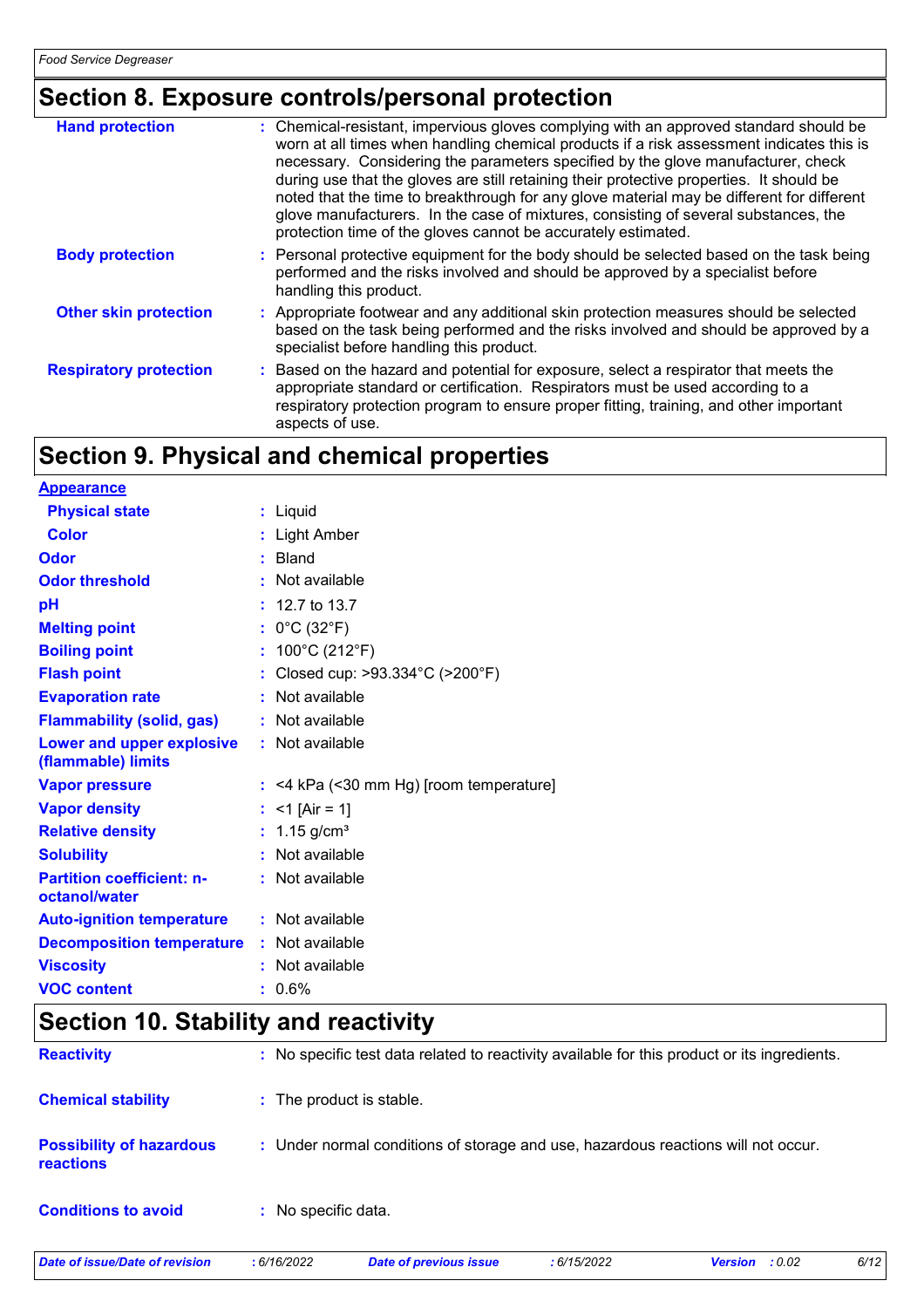# **Section 10. Stability and reactivity**

| <b>Incompatible materials</b>                     | : Reactive or incompatible with the following materials:<br>acids                                       |
|---------------------------------------------------|---------------------------------------------------------------------------------------------------------|
| <b>Hazardous decomposition</b><br><b>products</b> | Under normal conditions of storage and use, hazardous decomposition products should<br>not be produced. |

# **Section 11. Toxicological information**

### **Information on toxicological effects**

### **Acute toxicity**

| <b>Product/ingredient name</b>                | <b>Result</b> | <b>Species</b> | <b>Dose</b> | <b>Exposure</b> |
|-----------------------------------------------|---------------|----------------|-------------|-----------------|
| Benzenesulfonic acid,<br>C10-16-alkyl derivs. | LD50 Dermal   | Rabbit         | 2000 mg/kg  |                 |
|                                               | LD50 Oral     | Rat            | $775$ mg/kg |                 |
| Coconut oil diethanolamine                    | LD50 Dermal   | Rabbit         | 12200 mg/kg |                 |
|                                               | LD50 Oral     | Rat            | 1600 mg/kg  |                 |
| tetrasodium ethylene diamine<br>tetraacetate  | LD50 Oral     | Rat            | 10 g/kg     |                 |
| sodium carbonate                              | LD50 Oral     | Rat            | 4090 mg/kg  |                 |
| Diethanolamine                                | LD50 Dermal   | Rabbit         | 12200 mg/kg |                 |
|                                               | LD50 Oral     | Rat            | 710 mg/kg   |                 |
| potassium hydroxide                           | LD50 Oral     | Rat            | $273$ mg/kg |                 |
| pentasodium triphosphate                      | LD50 Oral     | Rat            | 3120 mg/kg  |                 |

#### **Irritation/Corrosion**

| <b>Product/ingredient name</b> | <b>Result</b>            | <b>Species</b> | <b>Score</b> | <b>Exposure</b> | <b>Observation</b>       |
|--------------------------------|--------------------------|----------------|--------------|-----------------|--------------------------|
| Coconut oil diethanolamine     | Eyes - Severe irritant   | Rabbit         |              | 100 uL          | ä,                       |
|                                | Skin - Moderate irritant | Rabbit         |              | 300 uL          |                          |
| tetrasodium ethylene diamine   | Eyes - Moderate irritant | Rabbit         |              | 24 hours 100    |                          |
| tetraacetate                   |                          |                |              | mg              |                          |
|                                | Skin - Moderate irritant | Rabbit         |              | 24 hours 500    |                          |
|                                |                          |                |              | mg              |                          |
| sodium carbonate               | Eyes - Mild irritant     | Rabbit         |              | 0.5 minutes     |                          |
|                                |                          |                |              | $100$ mg        |                          |
|                                | Eyes - Moderate irritant | Rabbit         |              | 24 hours 100    |                          |
|                                |                          |                |              | mg              |                          |
|                                | Eyes - Severe irritant   | Rabbit         |              | 50 mg           |                          |
|                                | Skin - Mild irritant     | Rabbit         |              | 24 hours 500    |                          |
|                                |                          |                |              | mg              |                          |
| Diethanolamine                 | Eyes - Severe irritant   | Rabbit         |              | 24 hours 750    |                          |
|                                |                          |                |              | ug              |                          |
|                                | Eyes - Severe irritant   | Rabbit         |              | 5500 mg         |                          |
|                                | Skin - Mild irritant     | Rabbit         |              | 24 hours 500    |                          |
|                                |                          |                |              | mg              |                          |
|                                | Skin - Mild irritant     | Rabbit         |              | 50 mg           |                          |
| potassium hydroxide            | Eyes - Moderate irritant | Rabbit         |              | 24 hours 1      |                          |
|                                |                          |                |              | mg              |                          |
|                                | Skin - Severe irritant   | Guinea pig     |              | 24 hours 50     |                          |
|                                |                          |                |              | mg              |                          |
|                                | Skin - Severe irritant   | Human          |              | 24 hours 50     |                          |
|                                |                          |                |              | mg              |                          |
|                                | Skin - Severe irritant   | Rabbit         |              | 24 hours 50     | $\overline{\phantom{a}}$ |
|                                |                          |                |              | mg              |                          |
| pentasodium triphosphate       | Skin - Moderate irritant | Rabbit         |              | 24 hours 500    |                          |
|                                |                          |                |              | mg              |                          |
|                                | Eyes - Severe irritant   | Rabbit         |              | 0.5 minutes 5   |                          |
|                                |                          |                |              | mg              |                          |

### **Sensitization**

Not available

**Mutagenicity**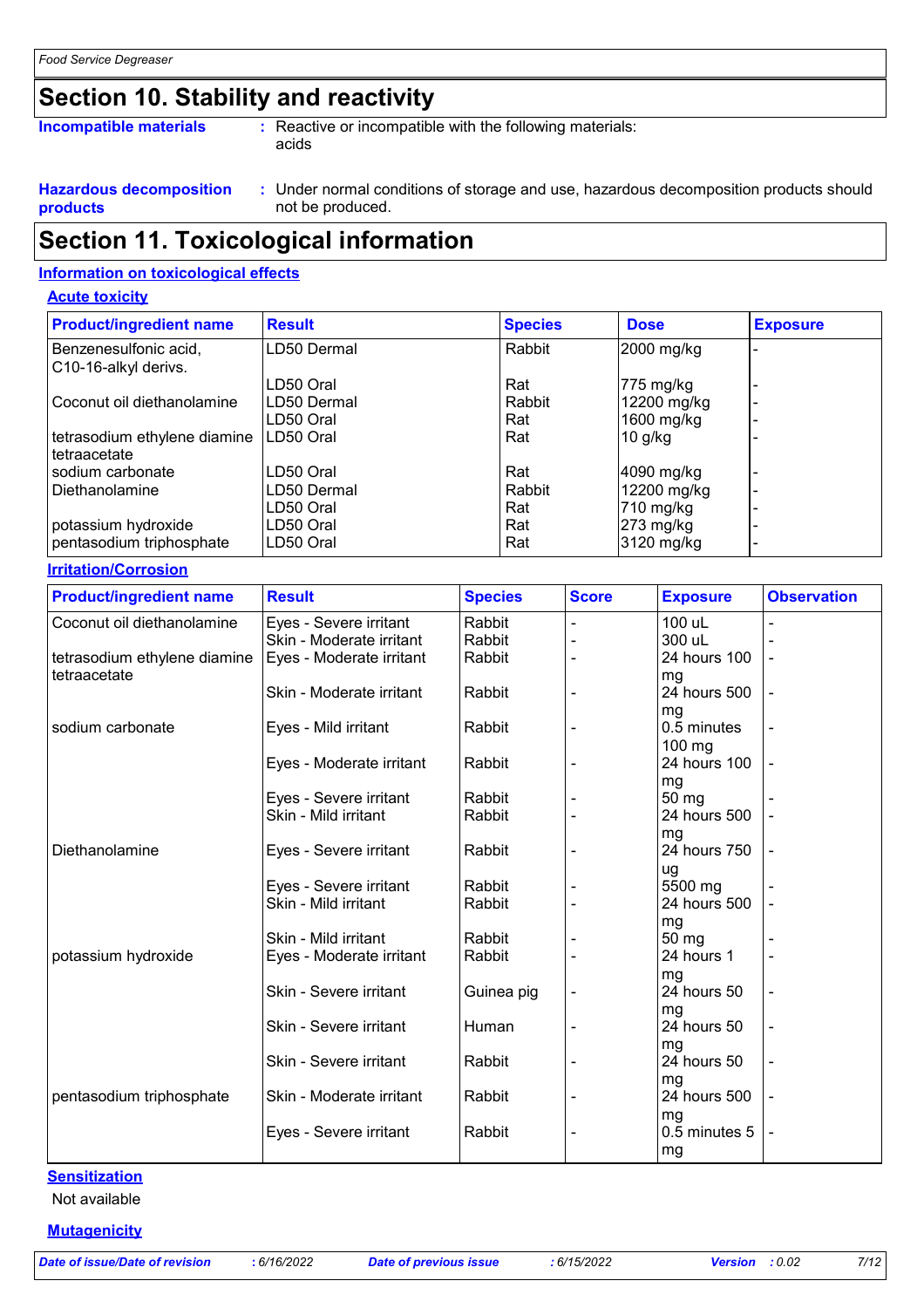# **Section 11. Toxicological information**

### Not available

### **Carcinogenicity**

### Not available

### **Classification**

| <b>Product/ingredient name</b>               | <b>OSHA</b> | <b>IARC</b> | <b>NTP</b> |
|----------------------------------------------|-------------|-------------|------------|
| Coconut oil diethanolamine<br>Diethanolamine |             | 2Β<br>2B    |            |

### **Reproductive toxicity**

Not available

| <b>Teratogenicity</b><br>Not available                                     |                                                                                                        |
|----------------------------------------------------------------------------|--------------------------------------------------------------------------------------------------------|
| Specific target organ toxicity (single exposure)<br>Not available          |                                                                                                        |
| <b>Specific target organ toxicity (repeated exposure)</b><br>Not available |                                                                                                        |
| <b>Aspiration hazard</b><br>Not available                                  |                                                                                                        |
| <b>Information on the likely</b><br>routes of exposure                     | : Not available                                                                                        |
| <b>Potential acute health effects</b>                                      |                                                                                                        |
| <b>Eye contact</b>                                                         | : Causes serious eye damage.                                                                           |
| <b>Inhalation</b>                                                          | No known significant effects or critical hazards.                                                      |
| <b>Skin contact</b>                                                        | : Causes severe burns.                                                                                 |
| <b>Ingestion</b>                                                           | : No known significant effects or critical hazards.                                                    |
|                                                                            | Symptoms related to the physical, chemical and toxicological characteristics                           |
| <b>Eye contact</b>                                                         | : Adverse symptoms may include the following:<br>pain<br>watering<br>redness                           |
| <b>Inhalation</b>                                                          | : No specific data.                                                                                    |
| <b>Skin contact</b>                                                        | : Adverse symptoms may include the following:<br>pain or irritation<br>redness<br>blistering may occur |
| <b>Ingestion</b>                                                           | : Adverse symptoms may include the following:<br>stomach pains                                         |
|                                                                            | Delayed and immediate effects and also chronic effects from short and long term exposure               |
| <b>Short term exposure</b>                                                 |                                                                                                        |
|                                                                            |                                                                                                        |

| <u>OHULL LUHIH GANUSULU</u>             |                 |
|-----------------------------------------|-----------------|
| <b>Potential immediate</b><br>effects   | : Not available |
| <b>Potential delayed effects</b>        | : Not available |
| Long term exposure                      |                 |
| <b>Potential immediate</b><br>effects   | : Not available |
| <b>Potential delayed effects</b>        | : Not available |
| <b>Potential chronic health effects</b> |                 |
|                                         |                 |

|  | Date of issue/Date of revision | : 6/ |
|--|--------------------------------|------|
|  |                                |      |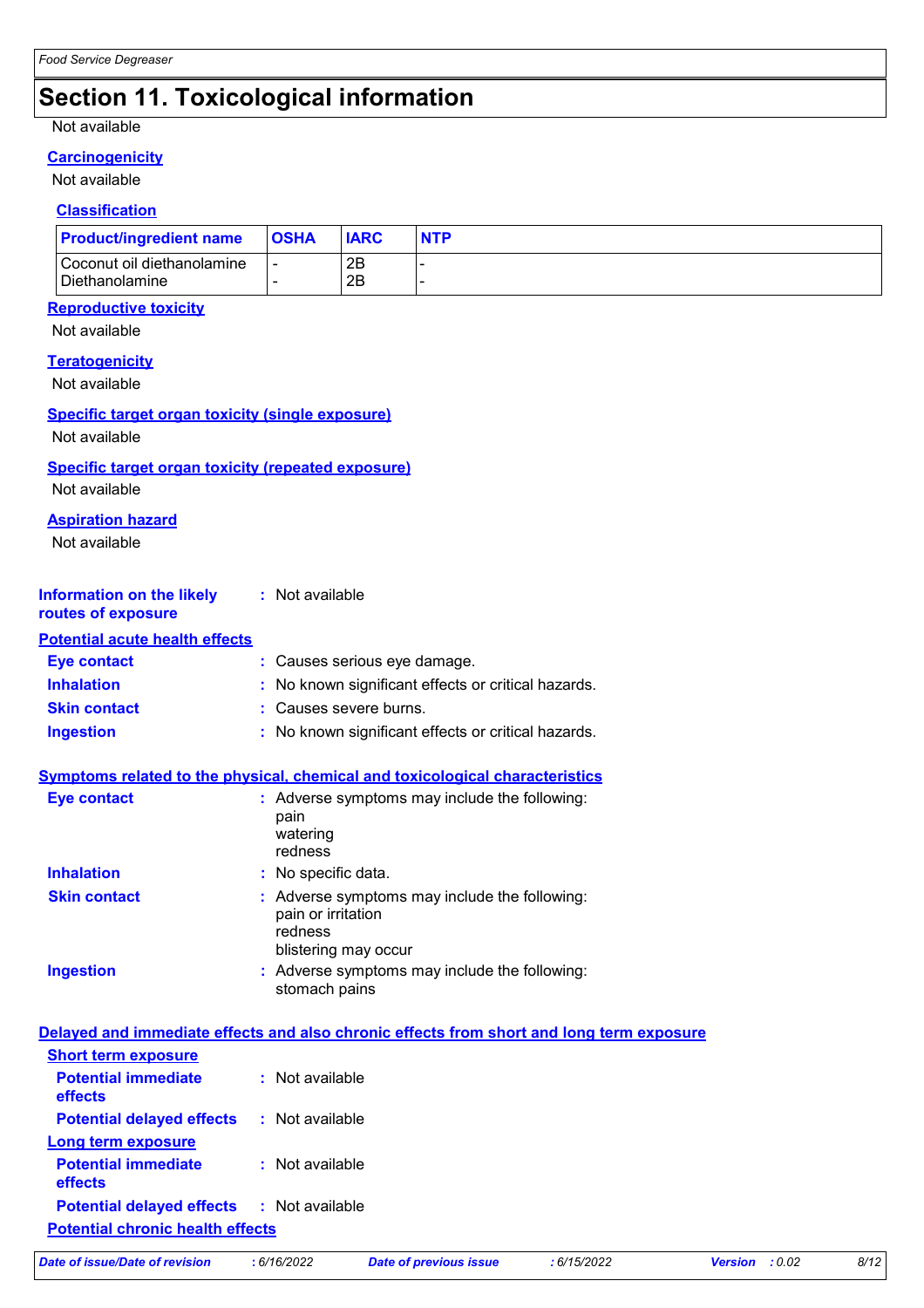# **Section 11. Toxicological information**

### Not available

| <b>General</b>               | : No known significant effects or critical hazards.                           |
|------------------------------|-------------------------------------------------------------------------------|
| <b>Carcinogenicity</b>       | : May cause cancer. Risk of cancer depends on duration and level of exposure. |
| <b>Mutagenicity</b>          | : No known significant effects or critical hazards.                           |
| <b>Teratogenicity</b>        | : No known significant effects or critical hazards.                           |
| <b>Developmental effects</b> | : No known significant effects or critical hazards.                           |
| <b>Fertility effects</b>     | : No known significant effects or critical hazards.                           |

### **Numerical measures of toxicity**

### **Acute toxicity estimates**

| <b>Route</b> | <b>ATE value</b> |
|--------------|------------------|
| Oral         | 3298.39 mg/kg    |
| Dermal       | 19452.77 mg/kg   |

# **Section 12. Ecological information**

| <b>Toxicity</b>                               |                                    |                                               |                 |
|-----------------------------------------------|------------------------------------|-----------------------------------------------|-----------------|
| <b>Product/ingredient name</b>                | <b>Result</b>                      | <b>Species</b>                                | <b>Exposure</b> |
| Benzenesulfonic acid,<br>C10-16-alkyl derivs. | Acute EC50 5.65 mg/l Fresh water   | Crustaceans - Ceriodaphnia<br>dubia - Neonate | 48 hours        |
| tetrasodium ethylene diamine<br>tetraacetate  | Acute LC50 486000 µg/l Fresh water | Fish - Lepomis macrochirus                    | 96 hours        |
| sodium carbonate                              | Acute EC50 242000 µg/l Fresh water | Algae - Navicula seminulum                    | 96 hours        |
|                                               | Acute LC50 176000 µg/l Fresh water | Crustaceans - Amphipoda                       | 48 hours        |
|                                               | Acute LC50 265000 µg/l Fresh water | Daphnia - Daphnia magna                       | 48 hours        |
|                                               | Acute LC50 300000 µg/l Fresh water | Fish - Lepomis macrochirus                    | 96 hours        |
| Diethanolamine                                | Acute EC50 2.1 mg/l                | Algae - Pseudokirchneriella<br>subcapitata    | 4 days          |
|                                               | Acute LC50 28800 µg/l Fresh water  | Crustaceans - Ceriodaphnia<br>dubia - Neonate | 48 hours        |
|                                               | Acute LC50 2150 µg/l Fresh water   | Daphnia - Daphnia pulex                       | 48 hours        |
|                                               | Acute LC50 775 mg/l Fresh water    | Fish - Lepomis macrochirus                    | 96 hours        |
| potassium hydroxide                           | Acute LC50 80 ppm Fresh water      | Fish - Gambusia affinis - Adult               | 96 hours        |
| pentasodium triphosphate                      | Acute EC50 276.61 mg/l Fresh water | Crustaceans - Ceriodaphnia<br>dubia - Neonate | 48 hours        |
|                                               | Acute LC50 36 ul/L Marine water    | Fish - Agonus cataphractus                    | 96 hours        |

#### **Persistence and degradability**

Not available

### **Bioaccumulative potential**

| <b>Product/ingredient name</b>      | $\mathsf{LogP}_\mathsf{ow}$ | <b>BCF</b> | <b>Potential</b> |
|-------------------------------------|-----------------------------|------------|------------------|
| tetrasodium ethylene diamine   5.01 |                             | 1.8        | low              |
| <i>I</i> tetraacetate               |                             |            |                  |
| Diethanolamine                      | $-1.43$                     |            | low              |

### **Mobility in soil**

| <b>Soil/water partition</b> | : Not available |
|-----------------------------|-----------------|
| <b>coefficient (Koc)</b>    |                 |

**Other adverse effects** : No known significant effects or critical hazards.

| Date of issue/Date of revision | 6/16/2022 | <b>Date of previous issue</b> | 6/15/2022 | <b>Version</b> : 0.02 | 9/12 |
|--------------------------------|-----------|-------------------------------|-----------|-----------------------|------|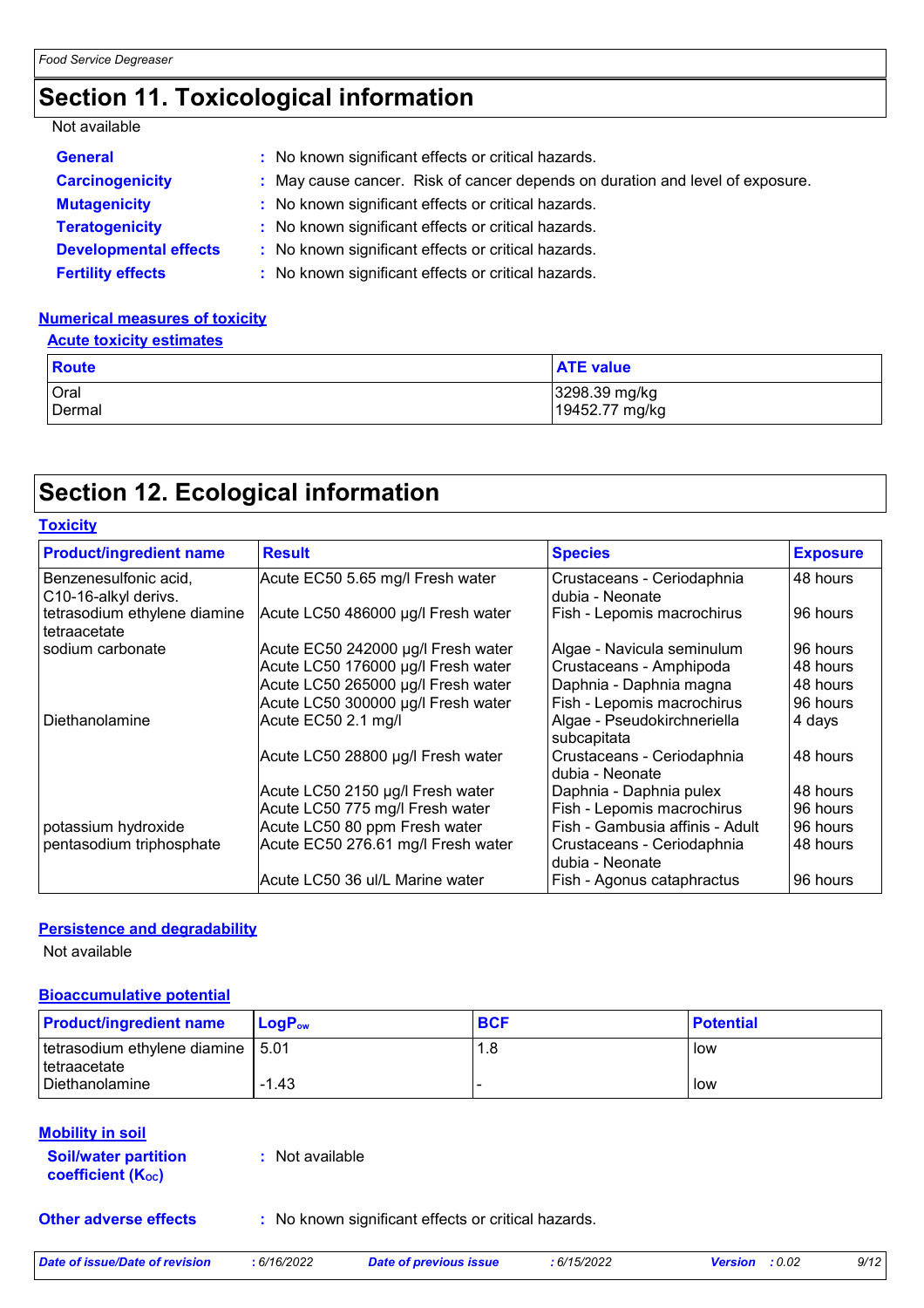### **Section 13. Disposal considerations**

**Disposal methods :**

The generation of waste should be avoided or minimized wherever possible. Disposal of this product, solutions and any by-products should at all times comply with the requirements of environmental protection and waste disposal legislation and any regional local authority requirements. Dispose of surplus and non-recyclable products via a licensed waste disposal contractor. Waste should not be disposed of untreated to the sewer unless fully compliant with the requirements of all authorities with jurisdiction. Waste packaging should be recycled. Incineration or landfill should only be considered when recycling is not feasible. This material and its container must be disposed of in a safe way. Care should be taken when handling emptied containers that have not been cleaned or rinsed out. Empty containers or liners may retain some product residues. Avoid dispersal of spilled material and runoff and contact with soil, waterways, drains and sewers.

### **Section 14. Transport information**

|                                      | <b>DOT Classification</b>                               | <b>IMDG</b>                                             | <b>IATA</b>                                             |
|--------------------------------------|---------------------------------------------------------|---------------------------------------------------------|---------------------------------------------------------|
| <b>UN number</b>                     | <b>UN1719</b>                                           | <b>UN1719</b>                                           | <b>UN1719</b>                                           |
| <b>UN proper</b><br>shipping name    | Caustic alkali liquids, n.o.s.<br>(Potassium hydroxide) | Caustic alkali liquids, n.o.s.<br>(Potassium hydroxide) | Caustic alkali liquids, n.o.s.<br>(Potassium hydroxide) |
| <b>Transport</b><br>hazard class(es) | 8<br>كالخلخ<br><b>CORROSIVE</b>                         | 8<br>کے نخ                                              | 8<br>પ≤∛                                                |
| <b>Packing group</b>                 | $\mathbf{III}$                                          | $\mathbf{III}$                                          | $\mathbf{III}$                                          |
| <b>Environmental</b><br>hazards      | No.                                                     | No.                                                     | No.                                                     |

**Additional information** 

- **DOT Classification :**
- **Reportable quantity** 4115.2 lbs / 1868.3 kg [429.18 gal / 1624.6 L]. Package sizes shipped in quantities less than the product reportable quantity are not subject to the RQ (reportable quantity) transportation requirements.
- **Special precautions for user Transport within user's premises:** always transport in closed containers that are **:** upright and secure. Ensure that persons transporting the product know what to do in the event of an accident or spillage.

**Transport in bulk according :** Not available **to IMO instruments**

# **Section 15. Regulatory information**

| <b>U.S. Federal regulations</b>                                                                                |                                                                                                   |
|----------------------------------------------------------------------------------------------------------------|---------------------------------------------------------------------------------------------------|
| <b>Clean Air Act Section 112</b><br>(b) Hazardous Air<br><b>Pollutants (HAPs)</b>                              | : Listed                                                                                          |
| <b>SARA 311/312</b>                                                                                            |                                                                                                   |
| <b>Classification</b>                                                                                          | : SKIN CORROSION - Category 1<br>SERIOUS EYE DAMAGE - Category 1<br>CARCINOGENICITY - Category 1A |
| A a constantibility of the figure of the constant of the contact of the set of the set of the set of the set o |                                                                                                   |

**Composition/information on ingredients**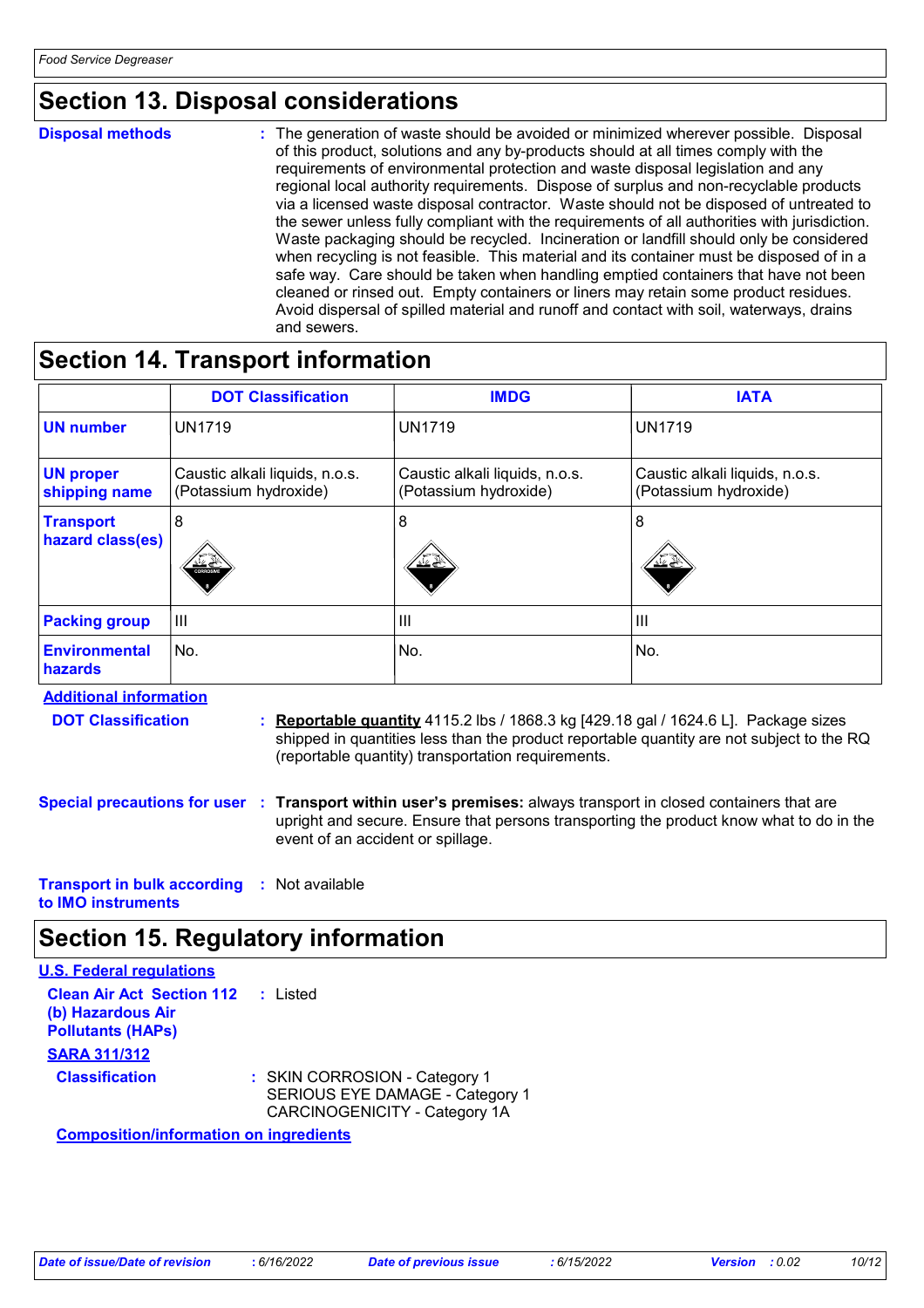## **Section 15. Regulatory information**

| <b>Name</b>                  | $\frac{9}{6}$ | <b>Classification</b>                     |  |
|------------------------------|---------------|-------------------------------------------|--|
| Benzenesulfonic acid,        | ≤10           | <b>ACUTE TOXICITY (oral) - Category 4</b> |  |
| C10-16-alkyl derivs.         |               | ACUTE TOXICITY (dermal) - Category 4      |  |
| Coconut oil diethanolamine   | ≤10           | <b>ACUTE TOXICITY (oral) - Category 4</b> |  |
|                              |               | <b>SKIN IRRITATION - Category 2</b>       |  |
|                              |               | <b>EYE IRRITATION - Category 2A</b>       |  |
|                              |               | <b>CARCINOGENICITY - Category 2</b>       |  |
| tetrasodium ethylene diamine | ≤5            | <b>COMBUSTIBLE DUSTS</b>                  |  |
| tetraacetate                 |               | <b>SKIN IRRITATION - Category 2</b>       |  |
|                              |               | <b>EYE IRRITATION - Category 2A</b>       |  |
| sodium carbonate             | ≤5            | <b>EYE IRRITATION - Category 2A</b>       |  |
| Diethanolamine               | ≤3            | <b>ACUTE TOXICITY (oral) - Category 4</b> |  |
|                              |               | <b>EYE IRRITATION - Category 2A</b>       |  |
|                              |               | <b>CARCINOGENICITY - Category 2</b>       |  |
| potassium hydroxide          | ≤3            | <b>ACUTE TOXICITY (oral) - Category 3</b> |  |
|                              |               | <b>SKIN IRRITATION - Category 2</b>       |  |
|                              |               | <b>EYE IRRITATION - Category 2A</b>       |  |
| pentasodium triphosphate     | ≤3            | SKIN IRRITATION - Category 2              |  |
|                              |               | <b>EYE IRRITATION - Category 2A</b>       |  |

#### **SARA 313**

|                                           | <b>Product name</b>  | <b>CAS number</b> |    |
|-------------------------------------------|----------------------|-------------------|----|
| <b>Form R - Reporting</b><br>requirements | 12,2'-iminodiethanol | $111-42-2$        | ≤3 |

SARA 313 notifications must not be detached from the SDS and any copying and redistribution of the SDS shall include copying and redistribution of the notice attached to copies of the SDS subsequently redistributed.

### **California Prop. 65**

**A** WARNING: Cancer - www.P65Warnings.ca.gov.

| <b>Inventory list</b>                       |                                          |
|---------------------------------------------|------------------------------------------|
| <b>CANADA INVENTORY</b><br>(DSL)            | : All components are listed or exempted. |
| <b>United States inventory</b><br>(TSCA 8b) | : All components are active or exempted. |

### **Section 16. Other information**

**Hazardous Material Information System (U.S.A.)**



**Caution: HMIS® ratings are based on a 0-4 rating scale, with 0 representing minimal hazards or risks, and 4 representing significant hazards or risks. Although HMIS® ratings and the associated label are not required on SDSs or products leaving a facility under 29 CFR 1910.1200, the preparer may choose to provide them. HMIS® ratings are to be used with a fully implemented HMIS® program. HMIS® is a registered trademark and service mark of the American Coatings Association, Inc.**

**The customer is responsible for determining the PPE code for this material. For more information on HMIS® Personal Protective Equipment (PPE) codes, consult the HMIS® Implementation Manual.**

### **National Fire Protection Association (U.S.A.)**